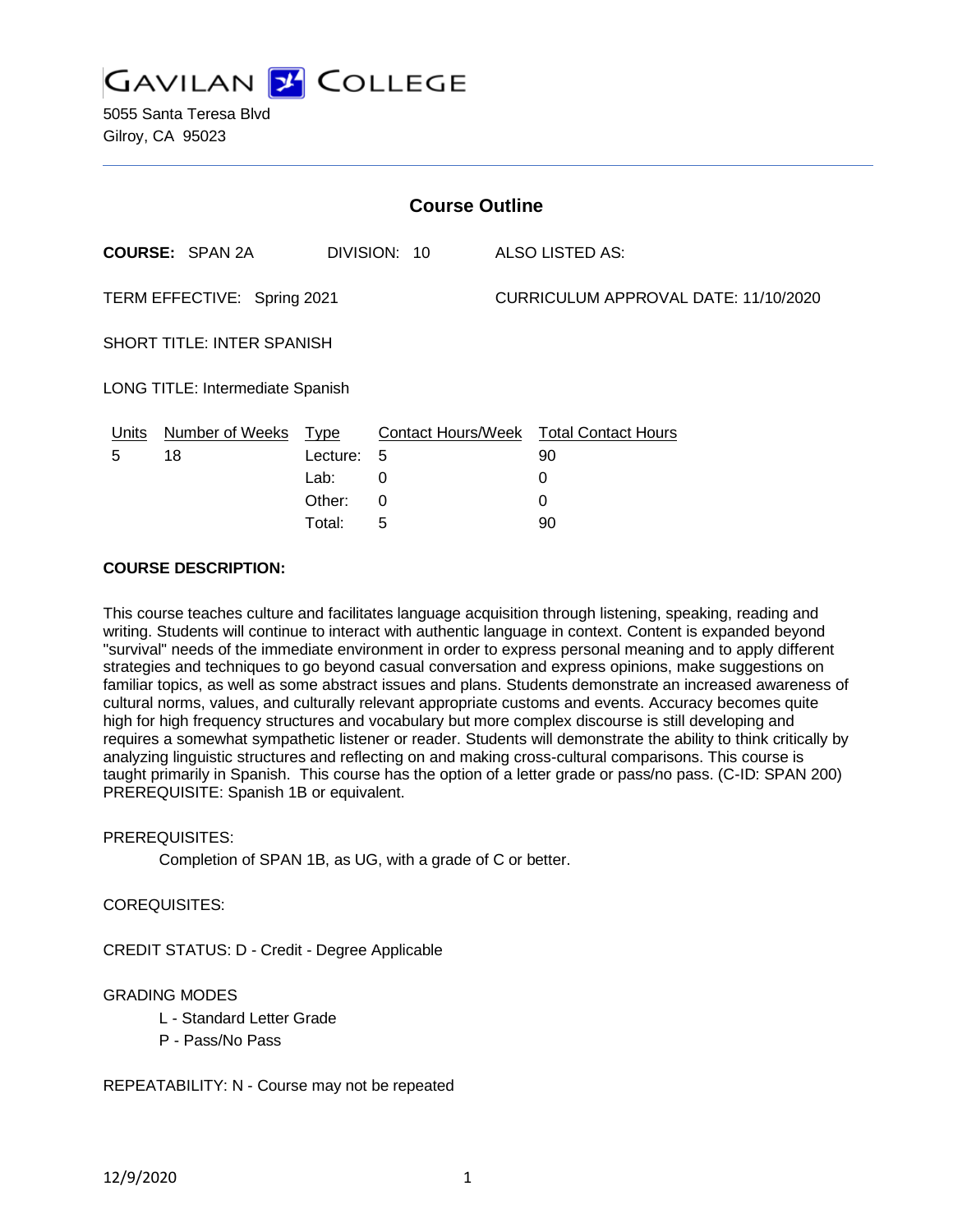SCHEDULE TYPES:

- 02 Lecture and/or discussion
- 05 Hybrid
- 71 Dist. Ed Internet Simultaneous
- 72 Dist. Ed Internet Delayed

# **STUDENT LEARNING OUTCOMES:**

1. Demonstrate oral proficiency by reading selected poems and short stories from different countries in class and discuss themes.

Measure: Oral presentations, Classroom discussions.

PLO: 1,2,3,4 ILO: 1,2,3 GE-LO: c-1,c-2

Year assessed or anticipated year of assessment: 2011

2. Demonstrate writing proficiency comparing cultural traits from Hispanic cultures.

Measure: Written reports, homework assignments and exams.

PLO: 1,2,3,4 ILO: 1,2,3 GE-LO: c-1,c-2 Year assessed or anticipated year of assessment: 2011

3. Demonstrate grammar recognition by conjugating various verb forms: present,preterite,imperfect. Measure: Written and oral tests, in class activities. PLO: 1,2,3,4 ILO: 1,2 GE-LO: c-1,c-2 Year assessed or anticipated year of assessment: 2013

4. Analyzing selected Spanish literary works from Cuba and Mexico. Measure: Group discussions, presentations and tests. PLO: 1,2,3,4 ILO: 1,2 GE-LO: c-1,c-2 Year assessed or anticipated year of assessment: 2014 CULTURAL DIVERSITY: This course promotes understanding of: Cultures and subcultures Cultural awareness Familiarity with cultural developments and their complexities SLO # 2,4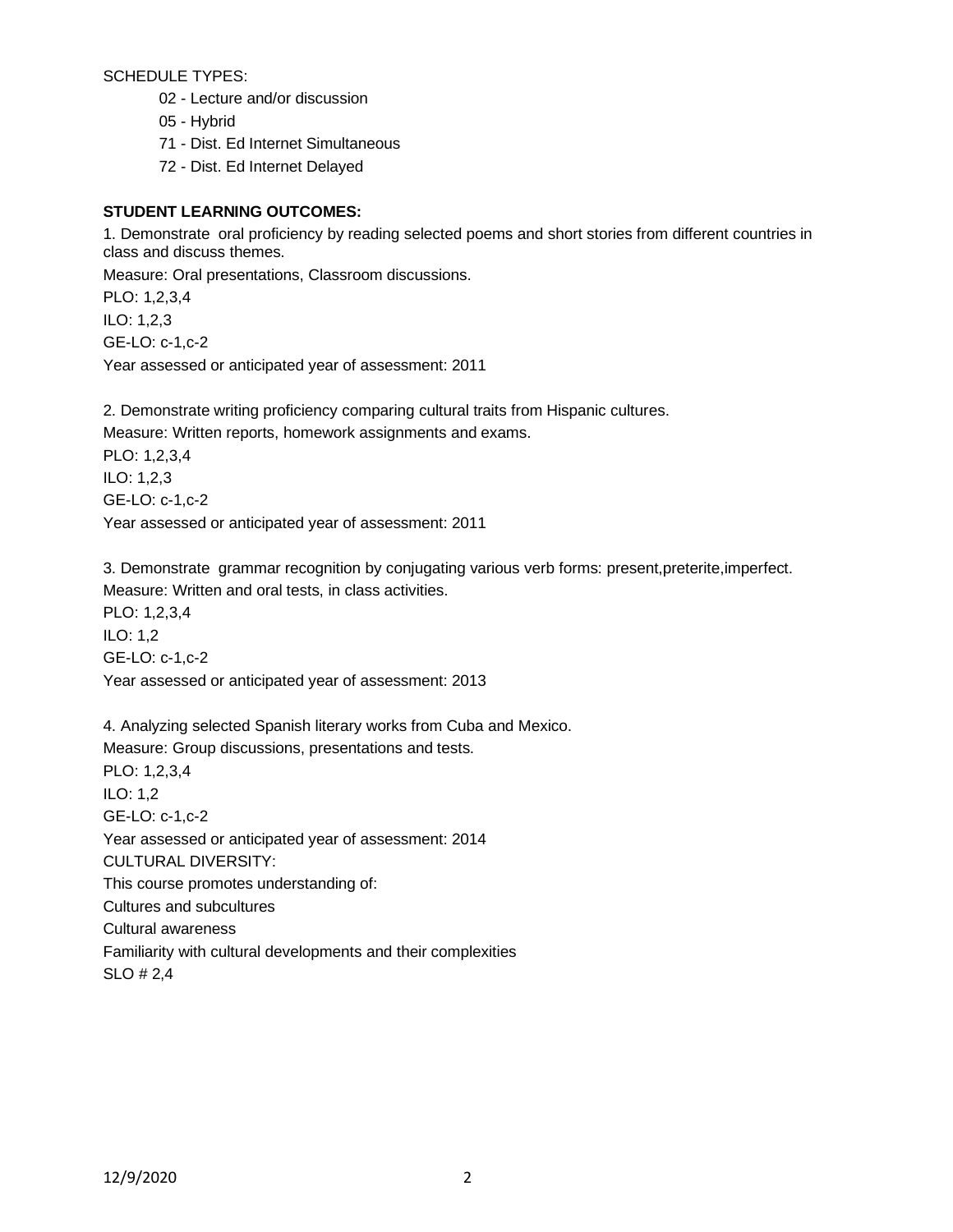## **CONTENT, STUDENT PERFORMANCE OBJECTIVES, OUT-OF-CLASS ASSIGNMENTS**

### Curriculum Approval Date: 11/10/2020 - **DE MODIFICATION ONLY**

WEEKS 1 to 6 30 class instruction

15 lab

Content: Study the people, history and culture of the Puerto Ricans, Cubans, Dominicans, Chicanos and Central Americans in the United States. Grammar review of nouns,articles, present tense, regular verbs, stem-changing verbs, irregular verbs and verbs with orthographic changes. Descriptive adjectives and the use of ser and estar. Read selected literary works (e.g., Cajas de Carton) Assignments: reading, writing assignments from text book and supplementary materials provided by the instructor. Library research, lab manual unit 1 Objectives: Develop and demonstrate an awareness of Hispanic culture in the United States using the target language. Also student will recognize, recall and demonstrate knowledge of grammar and vocabulary mentioned in the description of content. WEEKS 7 to 12 30 class instruction 15 lab Content: Study the people, history and culture of Spain, Mexico, Cuba, Puerto Rico and Dominican Republic. Grammar review of the preterite, direct and indirect object pronouns, the personal "a", the verb gustar and similar verbs, imperfect tense, indefinite and negative expressions. Literary works selected: e.g., segments of Don Quijote. Assignments: reading, writing assignments from text book and supplementary materials provided by the instructor. Library research, lab manual unit 2

Objectives: Develop and demonstrate an awareness of Hispanic culture of the countries mentioned using the target language. Also student will recognize, recall and demonstrate knowledge of grammar and vocabulary mentioned in the description of content.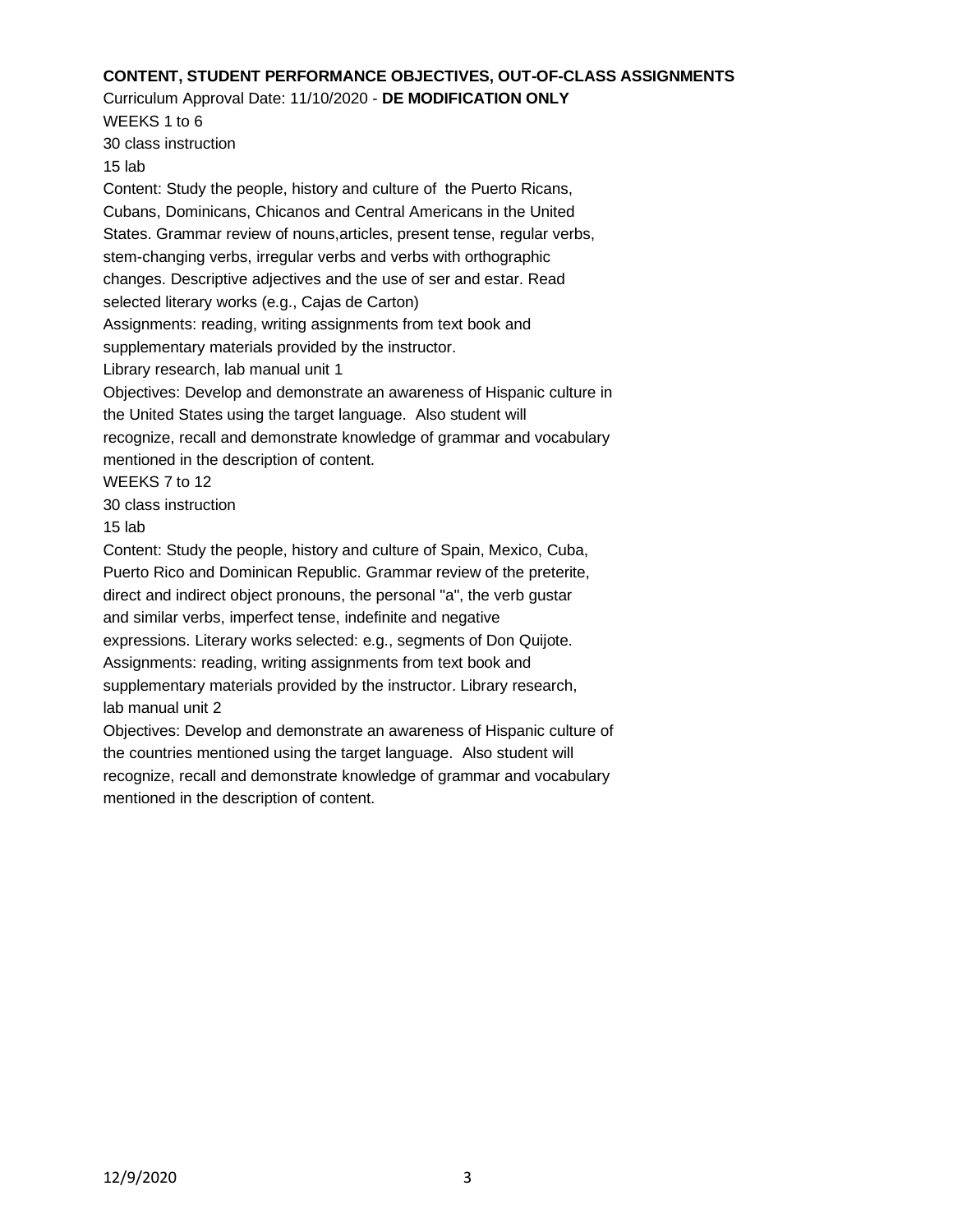WEEKS 13 to17 25 class instruction 15 lab

Content: Study the people, history and culture of Nicaragua, Honduras, El Salvador and Guatemala. Grammar review of the preterite vs the imperfect, prepositions para and por, possesive adjectives and pronouns and the infinitive.. Literary works selected: e.g., Los perros magicos de los volcanes.

Assignments: reading, writing assignments from text book and supplementary materials provided by the instructor. Library research, lab manual unit 3

Objectives: Develop and demonstrate an awareness of Hispanic culture of the countries mentioned above using the target language. Also student will recognize, recall and demonstrate knowledge of grammar and vocabulary mentioned in the description of content.

WEEK 18

2 hours

final exam

Included in content section.

## **METHODS OF INSTRUCTION:**

Students will be given specific reading and writing assignments which will be used for discussion and evaluation of comprehension. The students will be expected to modify and transform constructions found in the readings. Drills both oral and written will be provided to help students master multiple uses of verb tenses. Oral presentations. Compositions.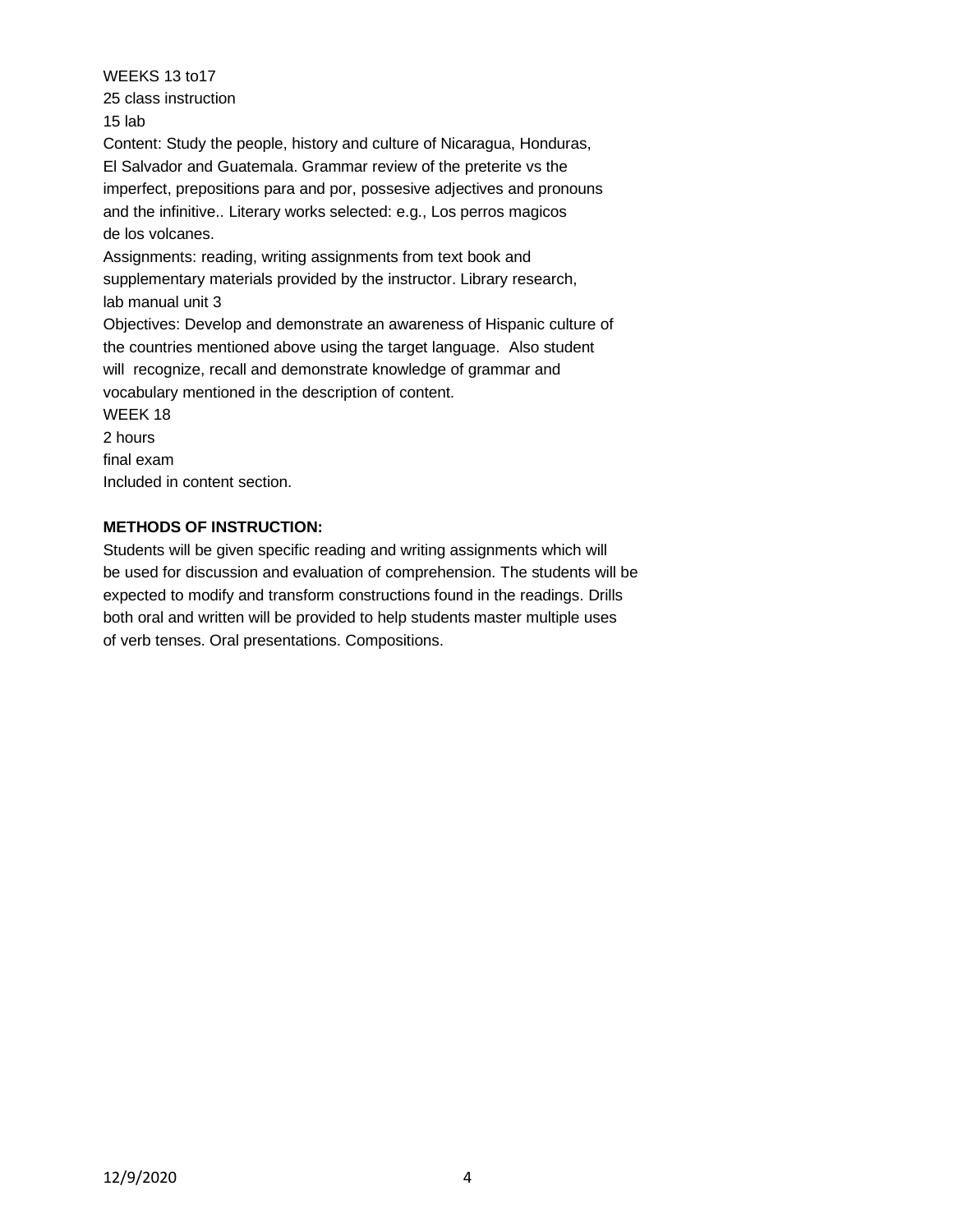### **METHODS OF EVALUATION:**

| The types of writing assignments required:              |               |
|---------------------------------------------------------|---------------|
| Written homework                                        |               |
| Reading reports                                         |               |
| Lab reports                                             |               |
| Essay exams                                             |               |
| The problem-solving assignments required:               |               |
| Homework problems                                       |               |
| Lab reports                                             |               |
| Quizzes                                                 |               |
| Exams                                                   |               |
| The types of skill demonstrations required:             |               |
| Class performance                                       |               |
| Performance exams                                       |               |
| The types of objective examinations used in the course: |               |
| Multiple choice                                         |               |
| True/false                                              |               |
| Matching items                                          |               |
| Completion                                              |               |
| Other: essay, oral testing                              |               |
| Other category:                                         |               |
| None                                                    |               |
| The basis for assigning students grades in the course:  |               |
| Writing assignments:                                    | 20% - 30%     |
| Problem-solving demonstrations: 20% - 30%               |               |
| Skill demonstrations:                                   | 30% - 40%     |
| Objective examinations:                                 | $20\% - 40\%$ |
| Other methods of evaluation:                            | $0\% - 0\%$   |

## **REPRESENTATIVE TEXTBOOKS:**

Required: Guzman,Liskin,Lapuerta,Castells, Identidades, Pearson/Prentice Hall, 2011, or other appropriate college level text. ISBN: 0-13-813075-2 Reading level of text, Grade: 14Verified by: Reference Librarian

### **Other textbooks or materials to be purchased by the student**: Workbook